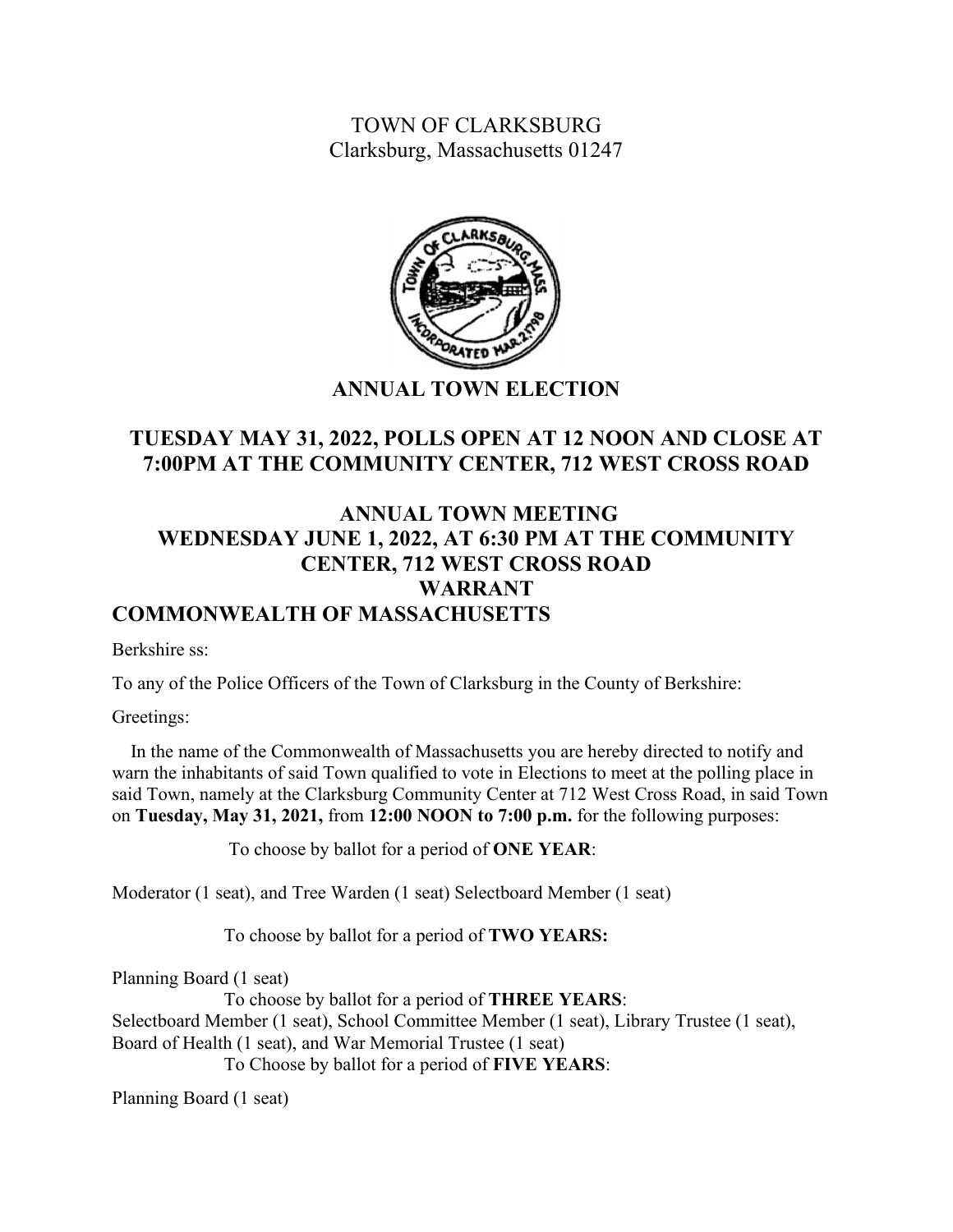# **TOWN OF CLARKSBURG, MASSACHUSETTS ANNUAL TOWN MEETING WARRANT WEDNESDAY JUNE 1ST, 2022 @ 6:30PM AT CLARKSBURG COMMUNITY CENTER 712 WEST CROSS RD**

## **COMMONWEALTH OF MASSACHUSETTS**

#### **BERKSHIRE ss:**

To any of the Police Officers of the Town of Clarksburg in the County of Berkshire:

Greetings:

 In the name of the Commonwealth of Massachusetts you are hereby directed to notify and warn the inhabitants of said Town qualified to vote at Town Meeting, to meet at the Clarksburg Community Center at 712 West Cross Rd. on **WEDNESDAY JUNE 1ST, 2022 AT 6:30PM** then and there to vote on the following articles to wit:

#### **ARTICLE ONE (majority vote):**

 To receive the printed Annual Report of the Town Officers for the closing Fiscal Year 2021, or take any action thereto.

#### **ARTICLE TWO (majority vote):**

 To see if the Town will vote to authorize the Town Treasurer, with the approval of the Selectboard, to borrow money from time to time in the Fiscal Year beginning July  $1<sup>st</sup>$ , 2022 through June  $30<sup>th</sup>$ , 2023, in accordance with the provisions of the Massachusetts General Laws (MGL), Chapter 44, sections 4, 6A and 7, and to issue a note or notes thereof, in accordance with MGL Chapter 44, Section 17, or take any action in relation thereto.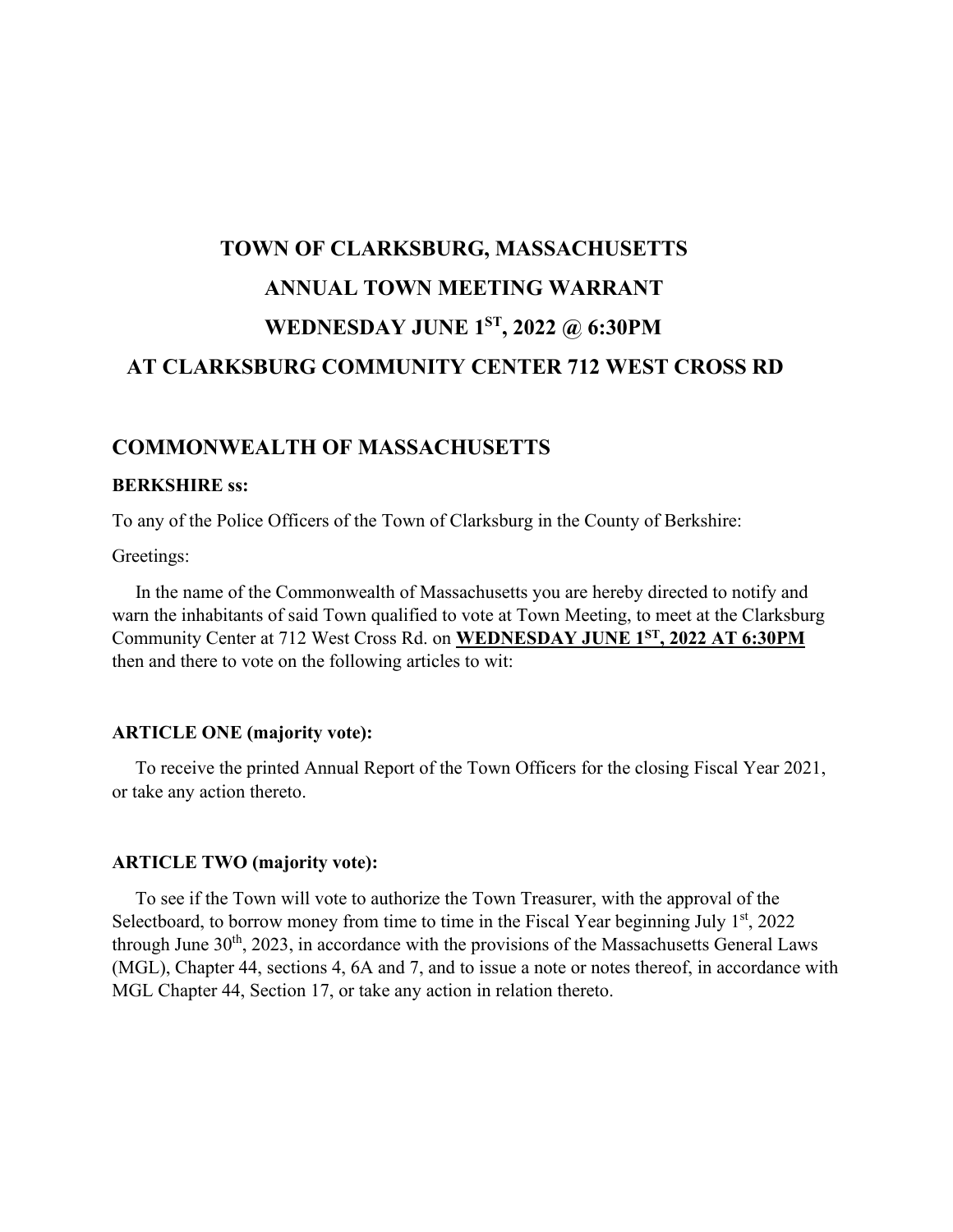### **ARTICLE THREE (majority vote):**

To see if the Town will vote to authorize the Town Treasurer to enter into compensating balance agreements during the fiscal year beginning July  $1<sup>st</sup>$ , 2022 through June 30<sup>th</sup>, 2023 as permitted by MGL Chapter 44, Section 53F, or take any action in relation thereto.

#### **ARTICLE FOUR (majority vote):**

To see if the Town will vote to take from available fines and forfeitures, concerning the Clarksburg Police Department, monies collected by the Treasurer, to be recorded and deposited into a special revolving fund account, a sum of \$5,000.00, authorized under MGL Chapter 44, Section 53E  $\frac{1}{2}$ , to be used by said Police Department for Police Officer training, equipment and fuel, or take any action in relation thereto.

#### **ARTICLE FIVE (majority vote):**

To see if the Town will vote to set the Annual Compensation for Elected Officials as follows:

|                                    | Appropriated  | Recommended   |
|------------------------------------|---------------|---------------|
| <b>Individual Stipends</b>         | <b>FY2022</b> | <b>FY2023</b> |
| Selectboard Chair                  | \$600         | \$600         |
| Selectboard Members (2X\$500)      | \$1000        | \$1000        |
| Planning Board Chair               | \$300         | \$300         |
| Planning Board Members (4X\$250)   | \$1000        | \$1000        |
| Board of Health Chair              | \$280         | \$280         |
| Board of Health Members (2X \$230) | \$460         | \$460         |
| School Committee Chair             | \$280         | \$280         |
| School Committee Members (2X\$230) | \$460         | \$460         |
| Rep. to McCann Tech School         | \$230         | \$230         |
| Tree Warden                        | \$150         | \$150         |
| <b>TOTAL:</b>                      | \$4760.00     | \$4760.00     |
|                                    |               |               |

or take any action thereto.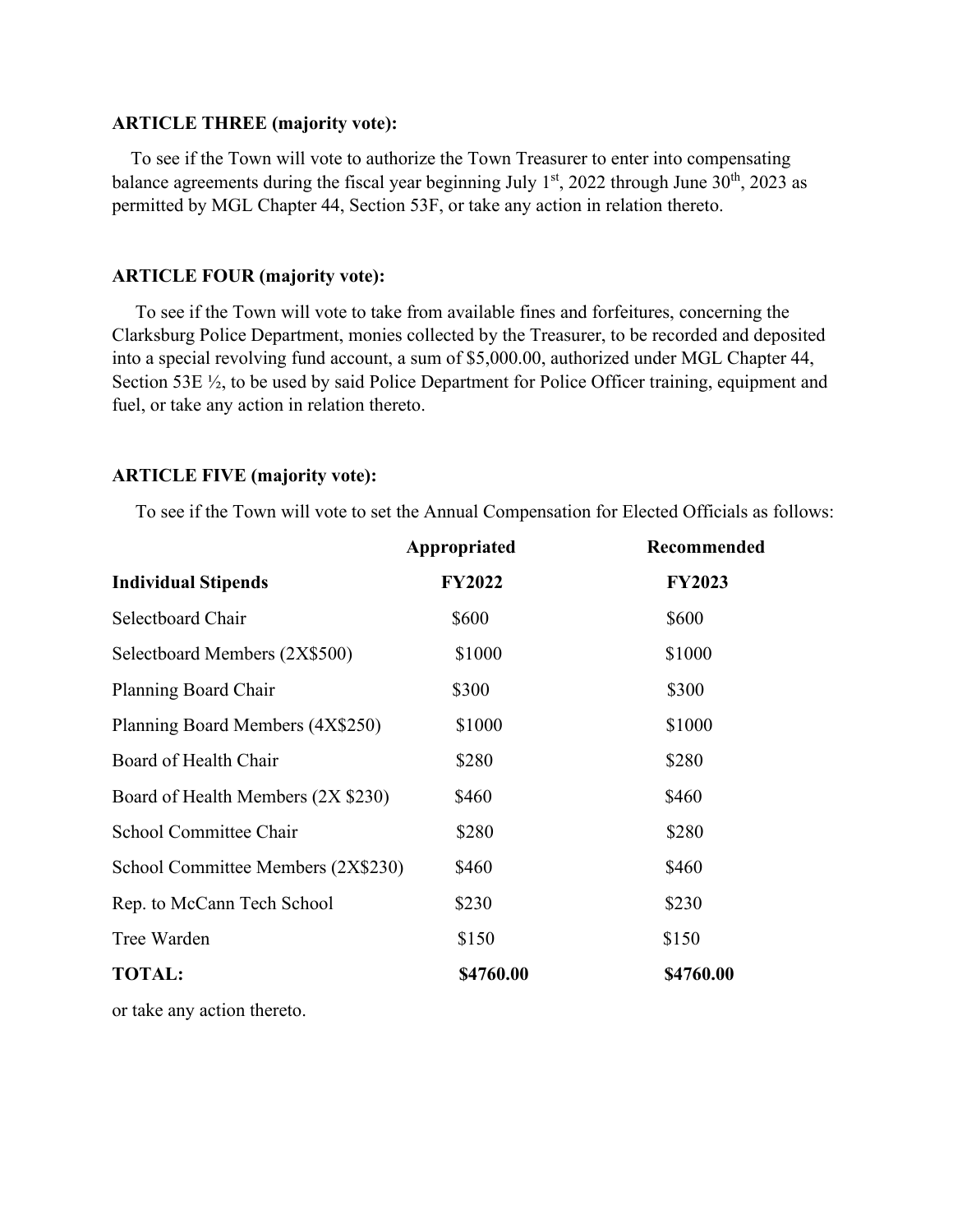## **ARTICLE SIX (majority vote):**

To see if the Town will vote to raise and appropriate, or take from available funds in the Town treasury the amount of \$2,782,762 to pay for charges, expenses and outlays of the School Department for the ensuing Fiscal Year July  $1<sup>st</sup>$ , 2022 to June 30<sup>th</sup>, 2023, or take any action in relation thereto.

## **ARTICLE SEVEN (majority vote):**

To see if the Town will vote to raise and appropriate, or take from available funds in the Treasury the amount of \$313,046 to pay for the Towns share of the Northern Berkshire Vocational School District's budget for the ensuing year July  $1<sup>st</sup>$ , 2022 to June 30<sup>th</sup>, 2023, or take any action in relation thereto.

## **ARTICLE EIGHT (majority vote):**

To see if the Town will vote to authorize the Selectboard to enter into contracts with the Massachusetts State Highway Department (a/k/a Massachusetts Department of Transportation) for the construction and maintenance of public highways for the ensuing Fiscal Year July  $1<sup>st</sup>$ , 2022 to June  $30<sup>th</sup>$ , 2023, or take any action in relation thereto.

## **ARTICLE NINE (majority vote):**

To see if the Town will vote to raise and appropriate, or take from available funds in the Treasury, the following sums of money for salaries, expenses, charges and other purposes including loan debts, for the Fiscal Year beginning July  $1<sup>st</sup>$ , 2022 to June 30<sup>th</sup>, 2023, or take any action in relation thereto.

| <b>ACCOUNT NAME</b>          | <b>FY2022</b>       | <b>FY2023</b>      | <b>SIncr./(Decr.)</b>             |
|------------------------------|---------------------|--------------------|-----------------------------------|
| <b>OPERATING</b>             | <b>APPROPRIATED</b> | <b>RECOMMENDED</b> |                                   |
| <b>LEGISLATIVE</b>           | \$<br>100           | \$<br>100          | $-0-$                             |
| <b>EXECUTIVE</b>             | \$2,200             | \$2,200            | $-0-$                             |
| <b>FINANCE</b>               | \$125,381           | \$137,851          | \$12,470                          |
| <b>OPERATIONS</b>            | \$167,748           | \$165,701          | (\$2047)                          |
| LICENSING/REGISTRATION       | \$24,506            | \$25,806           | \$1300                            |
| <b>LAND USE/DEVELOPMENT</b>  | 4,475<br>S.         | \$4,391            | 84)<br>$\left( \text{\$} \right)$ |
| <b>FACILITIES MANAGEMENT</b> | \$56,800            | \$62,150           | \$5,350                           |
| PUBLIC SAFETY/INSPECTION     | \$155,502           | \$163,643          | \$8,141                           |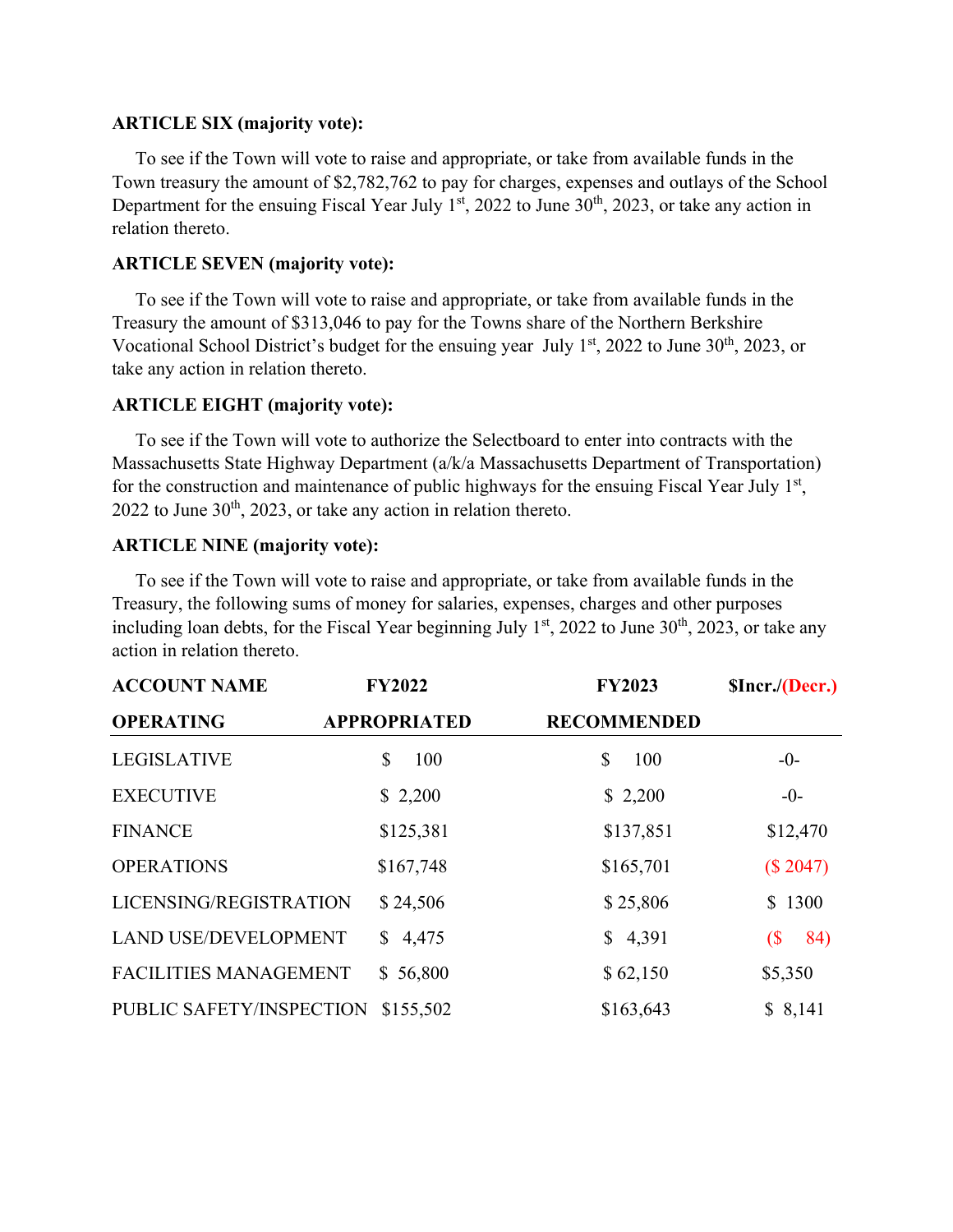| <b>ACCOUNT NAME</b>         | <b>FY2022</b>             | <b>FY2023</b>      | \$Incr./(Decr.)       |
|-----------------------------|---------------------------|--------------------|-----------------------|
| <b>OPERATING</b>            | <b>APPROPRIATED</b>       | <b>RECOMMENDED</b> |                       |
| <b>PUBLIC WORKS</b>         | \$363,479                 | \$348,159          | (\$15,320)            |
| & RECREATION                |                           |                    |                       |
| <b>HUMAN SVCS</b>           | \$149,389                 | \$154,855          | \$5,466               |
| <b>DEBT</b>                 | \$265,401                 | \$253,850          | (\$11,551)            |
| <b>EMPLOYEE BENEFITS/</b>   | \$394,898                 | \$449,134          | \$54,236              |
| <b>INSURANCES</b>           |                           |                    |                       |
| <b>LIABILITY INSURANCES</b> | \$44,500                  | \$47,175           | 2,675<br>$\mathbb{S}$ |
| <b>SCHOOL STIPENDS</b>      | $\mathbb{S}$<br>970       | 970<br>\$          | $-0-$                 |
| Transfers out OPEB          | \$<br>500                 | \$<br>500          | $-0-$                 |
| <b>TOTAL TOWN</b>           | \$1,755,849               | \$1,816,485        | \$60,636              |
| <b>SCHOOL DEPARTMENT</b>    | \$2,709,705               | \$2,782,762        | \$73,057              |
| McCANN TECHNICAL            | 347,942<br>$\mathbb{S}^-$ | \$313,046          | $(\$34,896)$          |
| <b>TOTAL SCHOOLS</b>        | \$3,057,647               | \$3,096,778        | \$38,161              |

## **ARTICLE TEN (majority vote):**

To see if the Town will vote to take from fees for permits issued from various Inspectors and Boards, money collected by the Treasurer, to be recorded and deposited into a special revolving account, a sum of up to \$15,000 under MGL Chapter 44, Section 53 ½, to be used for the payment of said Inspectors and Board inspections, or take any action in relation thereto.

## **ARTICLE ELEVEN (2/3 majority vote required)**

To see if the Town will vote to use \$100,000 from the Stabilization Fund to reduce the tax rate or take any action in relation thereto.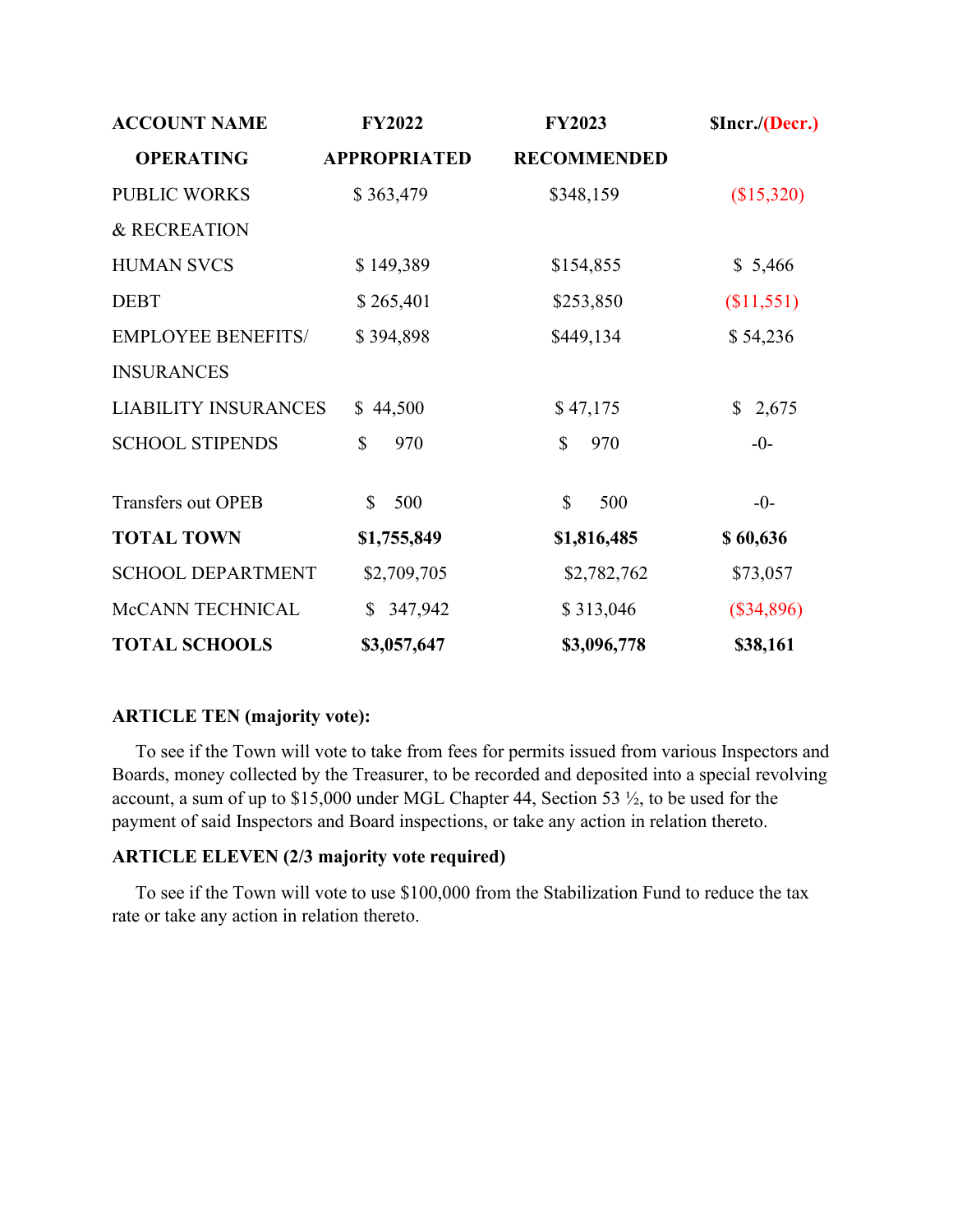#### **ARTICLE TWELVE (majority vote):**

To see if the Town will vote to appropriate for the expenses of the Towns Sewer Enterprise Fund the following amounts to be raised from sewer fees, for the ensuing Fiscal Year beginning July 1<sup>st</sup>, 2022 to June 30<sup>th</sup>, 2023, as listed below in accordance with MGL Chapter 40, Section 39K and Chapter 44, Section 53F ½, or take any action in relation thereto.

| <b>FINANCES</b>                | <b>FISCAL YEAR 2023</b> |              |
|--------------------------------|-------------------------|--------------|
| Debt Service                   | $-0-$                   |              |
| <b>SEWER OPERATIONS:</b>       |                         |              |
| Maintenance and Operation      | \$25,000.00             |              |
| Interdepartmental Services     | \$19,033.00             |              |
| <b>Inter-Municipal Charges</b> |                         |              |
| City of North Adams Fee        | \$231,440.00            |              |
| Capital Expense Payment        | \$42,658.00             |              |
| <b>GRAND TOTAL SEWER:</b>      |                         | \$318,131.00 |

#### **ARTICLE THIRTEEN (majority vote):**

To see if the Town will vote to authorize the Recreation Committee to spend any leftover monies from the Pavilion Repair Project to be spent on additional improvements or facilities at the Peter Cooke Memorial Town Field, or take any action in relation thereto.

## **ARTICLE FOURTEEN (majority vote):**

To see if the Town will vote to renumber and recaption the General Bylaws of the Town of by (a) assigning a chapter/article number to each of the General Bylaws; (b) renumbering each section of each bylaw accordingly; (c) updating internal references to reflect the new numbering system, all as set forth in the Final Draft of the Code of the Town of Clarksburg, dated March 2022, on file with the Town Clerk, or take any action in relation thereto.

### **ARTICLE FIFTEEN (majority vote):**

To see if the Town will vote to adopt the following changes to the General Bylaws as set forth in the Final Draft of the Code of the Town of Clarksburg, dated March 2022, on file with the Town Clerk, or take any action in relation thereto.